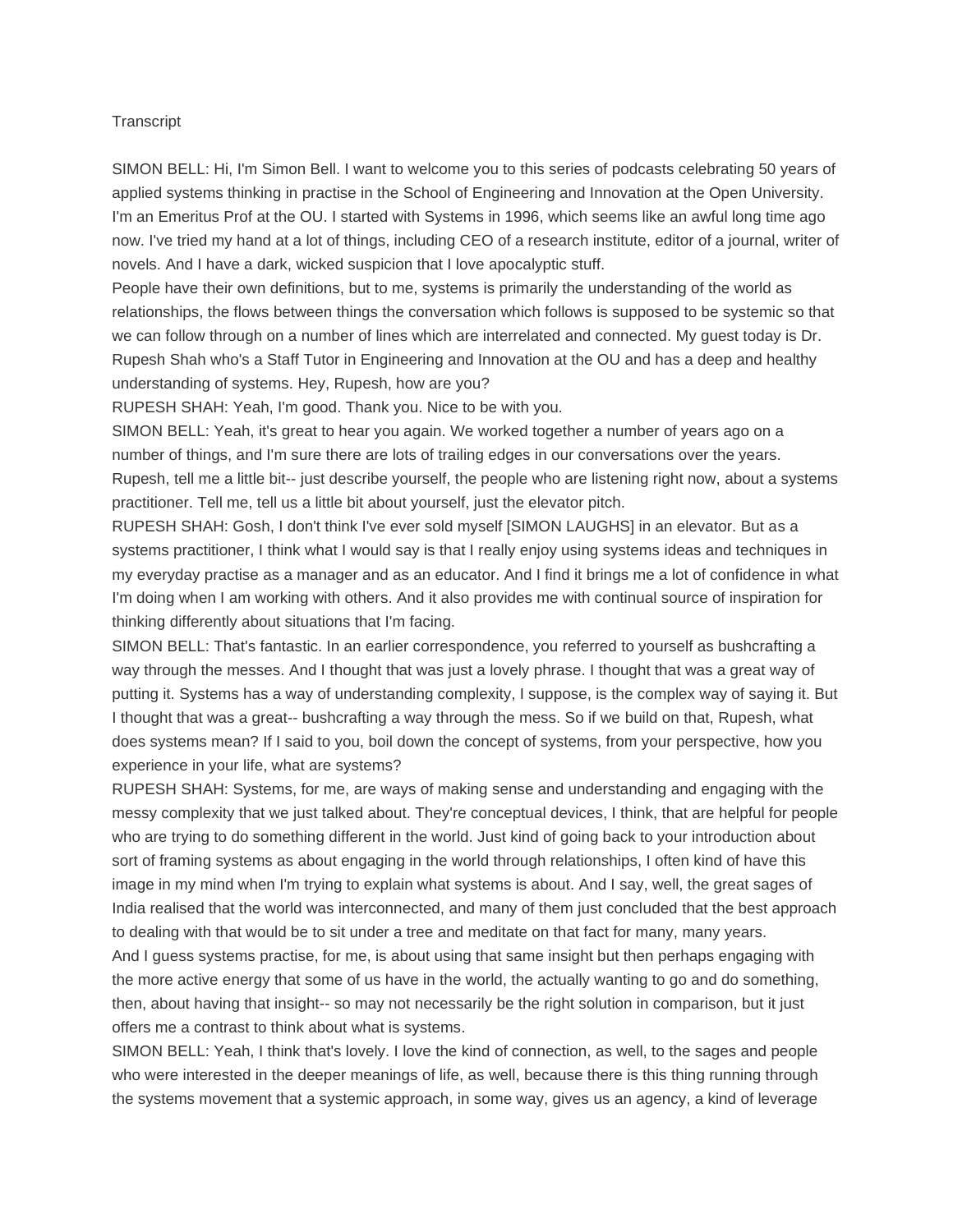over the world, or an understanding which is not available to many sort of rational forms of inquiry. It's a kind of thing that systemacists have. Would you relate to that?

RUPESH SHAH: Yeah. Yes in some ways, and then no in another way, because I think one of the things is, yes, I'm looking for agency by thinking systemically. But also, at the same time, it makes me more-- I guess I hesitate with the agency that I do generate, because it makes me aware of the limitations of my perspective. It makes me aware-- I mean, it's similar to the sages, again, who-- the Jain monks had a clear view that there was a many-sided view of the universe. And therefore, their own view was limited. And it's the same sort of thing for me that, yes, I'm seeking agency through thinking systemically. But also, I'm very much aware at the same time that there are limitations to that. That's what the systems view has brought for me. And sometimes that has downsides. And sometimes I think I wish I could be more like my sort of 19-year-old pre-systems person, self, sort of thrusting out into the world and just being very kind of sure about what I wanted to do. But on balance, I feel I feel it actually brings me a greater sense of well-being in my own practise, I think. Yeah.

SIMON BELL: That's really interesting. And also, I think the sense-- and it came through in something you sent me earlier on-- maybe a bit of humility, as well. I mean, there is this idea in a lot of academics that they come across sometimes as being quite arrogant and very sure of themselves, very confident of their knowledge, very sort of almost sort of blind to the idea that they could have blind spots, whereas what I'm picking up from you is a fair degree of humility about the bits you don't understand. The true complexity is maybe beyond a simple rendition, yeah?

RUPESH SHAH: Yeah. Yeah, I think so. I mean, the other side of that humility is recognising that systems and all sorts of conceptual frameworks, but particularly systems, has some wonderfully elegant but deeply simple kind of contributions to make. And it doesn't have to all be a five-level VSM diagram. I'll give you an example of something here. Some years ago, I did some training with patient leaders in East London. And we just did a 10 week programme with various people who are sort of lay citizens but who wanted to or are interested in taking on more of a leadership role within the local health care system. And we were sort of building their capacity to engage with health care professionals and the health system.

And along the way, I kind of took the opportunity to introduce several systems ideas and concepts and approaches. And one of the ones that I introduced was a very simple one that you'll be familiar with, Simon, the PQR framework, a system to, by means of, in order to-- and when I first came across that with Rose Armson, I was sort of really amazed and blown away by the elegant simplicity of it.

Anyway, so I introduced this framework in one of the sessions to this group of mostly-- well, all local people. Many of them were out of work or not working, working at home. And I didn't really think much of it. I thought it was a helpful kind of intervention, but an introduction to them about PQR and so on. Several weeks later, anyway, one of the participants came back to me and says, oh, I've got to just thank you about that session that we did a few weeks ago. I said, oh which one, thinking that we'd done something. She goes, yes, because I was talking with my husband. We were facing eviction from our

property.

And we actually used a PQR framework to make sense of what we were doing, and we've avoided being evicted from our property. And she directly attributed their ability to deal with the problems that they were facing to something as simple as that, which we, often as academics, perhaps dismiss as not really kind of having depth to it. It's a very simple thing that made a big difference to somebody's life.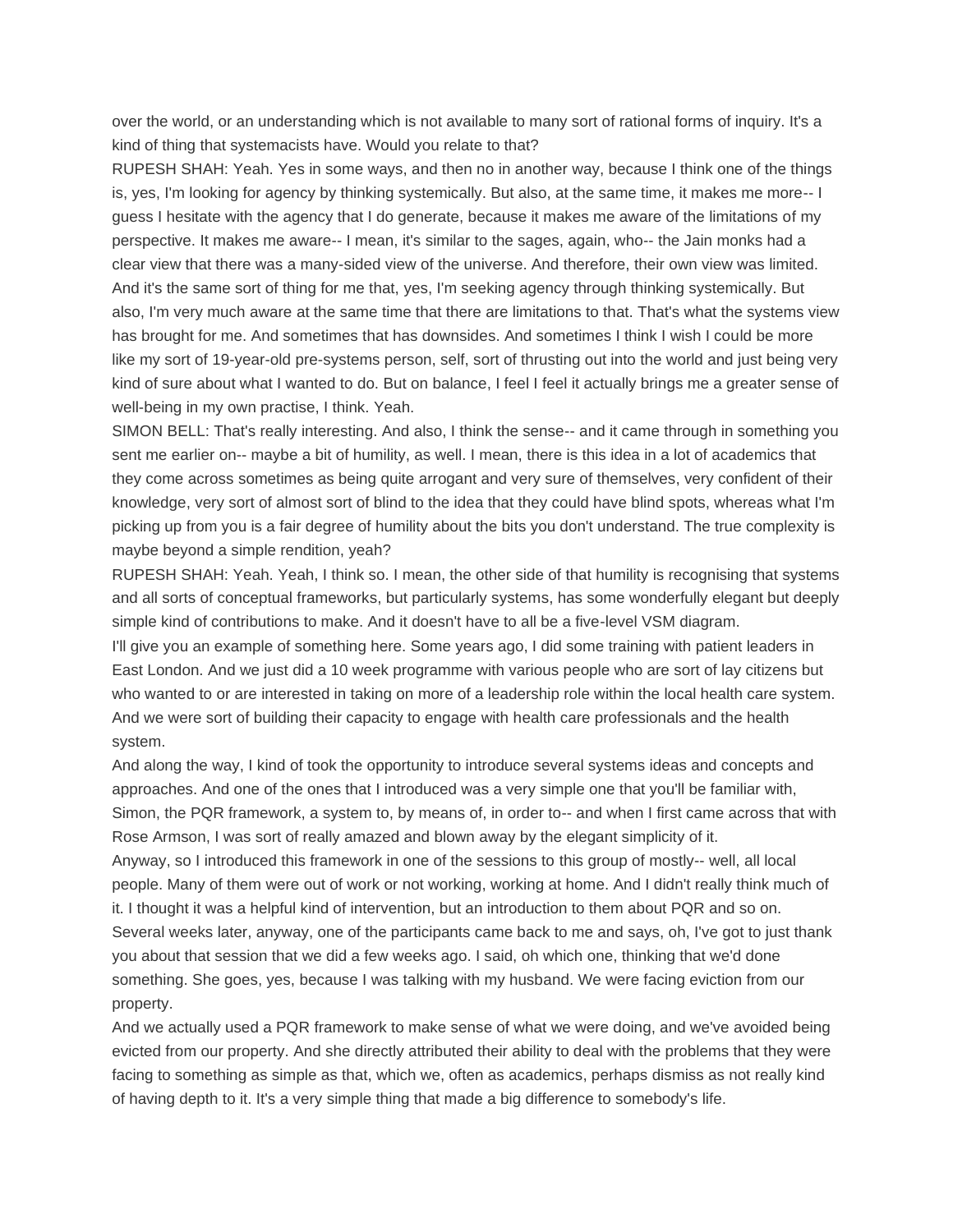SIMON BELL: And it also gives us this idea that systems approaches have a relevance, a reach. And they have a relevance and a reach in a highly practical manner to laypeople, people who barely understand anything at all about the systems. There's this huge literature and these vast number of academics who all study systems. But you can take a very simple nugget, like a soft systems review, or a [? TQR ?] review. And you can get great value from that at a very, if you like, what an academic might call a superficial level. But actually, it still gives people a profound sense of depth.

RUPESH SHAH: Yeah. Yes, absolutely. I find one of the things that I value in the systems view is a sort of-- there's a rigorous framework underlying some very simple, straightforward ways of thinking about the world. So it provides a sort of a very strong bit of scaffolding. But then once you're in that scaffolding, you can do some quite simple things with helping people.

SIMON BELL: Yeah. I mean, do you do you actually have any experience yourself of communities making use of systems approaches? Of people out there doing systemic things?

RUPESH SHAH: I've done work in communities where we introduced, like the example I shared earlier, introduced systems ideas to tackle problems that they're facing. We had one instance where we were faced at a community with really high rates of late diagnosis of cancers. And we realised that actually this problem was a relational problem. Rather than something to pinpoint on one particular aspect of the situation, it was a relational problem about the local people and the health care professionals. And we did some work to do some systems mapping. We did some multiple cause diagramming- relatively simple kind of multiple cause diagram work with both community people and with health care professionals just to try and develop a more relational appreciation of why cancers were being diagnosed so late. And I think that was a kind of intervention that I felt made a real difference to people's understanding of what was going on. People stepped away from blaming each other, and I think that can make a big difference, that change.

Yeah, so there are examples out there. Yeah. [LAUGHS] I think so. They're perhaps not as ubiquitous as we would like. And I think this goes back to one of the reasons, one of the elements of I think what we perhaps-- we perhaps expect a lot from systems approaches. We expect these big wham-bam interventions. And of course, there are examples like that, great big transformational interventions. But sometimes, perhaps, it's also, for me, I mean, speaking as middle manager in a large bureaucracy, I think sometimes it's about just making some small changes to how we have our everyday conversations with the people we manage or the people we support, or indeed the people who are managing us. And they don't necessarily show up in large case studies. But changing the way that managers interact and engage with colleagues can be just as much about thinking systemically as a kind of large-scale crosssector intervention.

SIMON BELL: I think that's really-- that's a profound observation, because it is this idea that people-- the change has to be in the individual. And then that change can work its way-- so sometimes it's almost fractional. You hardly notice a change. But one person sewn into an organisation can make a huge change in the culture of the organisation if they have systemic ideas, maybe. Maybe, yeah. I think I have examples of that, too, of people making changes in that way. But it's hard to quantify. I think that's probably important.

RUPESH SHAH: Yeah, and it's hard on you as a practitioner, as well, because you can often come back to feeling like you're not making any progress, feeling like you're having the same type of challenge or battle over and over again, because the wider structure perhaps doesn't support that way of working. I will